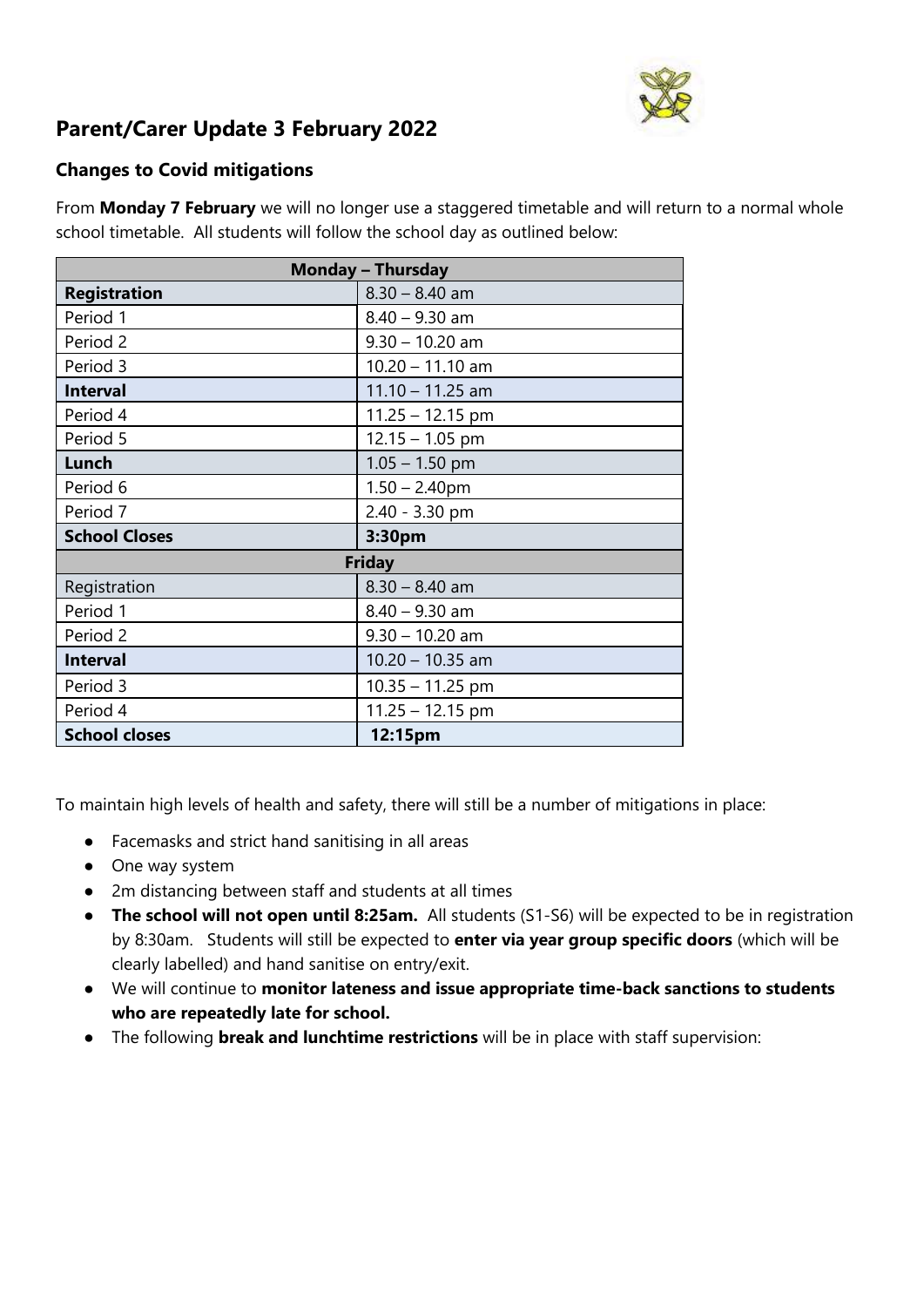#### **Lunchtime / Break Venues**

| Year Level                            | <b>Normal Venue Break/ Lunch</b> | Wet weather venue |
|---------------------------------------|----------------------------------|-------------------|
| S <sub>1</sub>                        | <b>Bitesite</b>                  | <b>Bitesite</b>   |
| $\overline{\mathsf{S}2}$              | <b>Bitesite</b>                  | Hall              |
| $\overline{\mathsf{S}3}$              | <b>Bitesite</b>                  | Hall              |
| $\overline{\mathsf{S}4}$              | Green seats                      | Green seats       |
| $\frac{\overline{S5}}{\overline{S6}}$ | Green seats                      | Green seats       |
|                                       | Common room                      | Common room       |

### **Where Are Students Able to Go?**

Students have already operated under normal whole school Timetable arrangements but here is a reminder of what is expected.

| <b>Year Group</b> | <b>Break</b>                                                                                                             | Lunch                                                                                                                                                                                                                                                                                              |
|-------------------|--------------------------------------------------------------------------------------------------------------------------|----------------------------------------------------------------------------------------------------------------------------------------------------------------------------------------------------------------------------------------------------------------------------------------------------|
| $S1-S6$           | Use of outdoor space at the<br>back of the school and/or<br>area between green seats<br>and Bitesite.                    | Use of outdoor space at the back of the<br>school and/or area between green seats<br>and Bitesite.                                                                                                                                                                                                 |
|                   | Students should not<br>congregate in staff car<br>parking areas or be at the<br>front of the school.                     | Students should not congregate in staff<br>car parking areas or be at the front of the<br>school.                                                                                                                                                                                                  |
| <b>S1</b>         | <b>Bitesite</b><br>Use of outdoor space at the<br>back of the school and/or<br>area between green seats<br>and Bitesite. | Bitesite for those who wish to eat their<br>packed lunch indoors (students are<br>welcome to eat outdoors - use bins<br>provided) or for those who have<br>purchased food from the Bitesite.<br>Use of outdoor space at the back of the<br>school and/or area between green seats<br>and Bitesite. |
|                   | <b>Students are not</b><br>permitted to leave school<br>premises at break.                                               | Students are not permitted to leave<br>school premises at lunch unless special<br>parental/carer request has been made to<br>go home for lunch.                                                                                                                                                    |
| S2/S3             | Use of outdoor space at the<br>back of the school and/or<br>the area between green<br>seats and Bitesite.                | Bitesite for those who wish to eat their<br>packed lunch indoors (students are<br>welcome to eat outdoors - use bins<br>provided) or for those who have<br>purchased food from the Bitesite.                                                                                                       |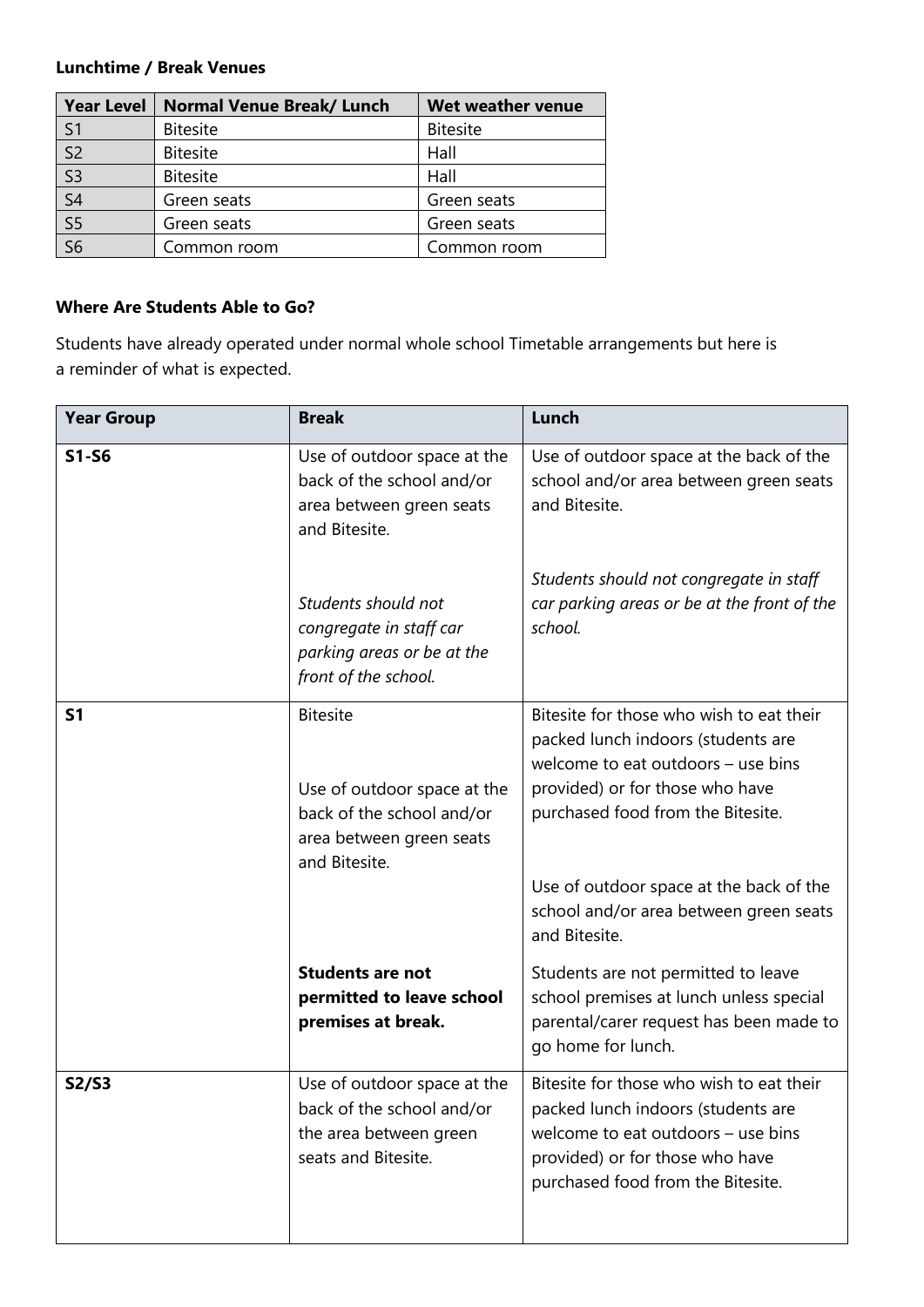| <b>S4/S5</b>   | <b>Green Seats</b>                                                                                              | <b>Green Seats</b>                                                                      |
|----------------|-----------------------------------------------------------------------------------------------------------------|-----------------------------------------------------------------------------------------|
|                | Students have permission to<br>leave school premises at                                                         | Students have permission to leave the<br>school premises at lunch.                      |
|                |                                                                                                                 |                                                                                         |
|                | break but must return<br>promptly for period 4. This                                                            |                                                                                         |
|                | allowance will be removed if<br>late-coming becomes<br>problematic.                                             | Take away food can be purchased from<br>the Bitesite and brought to the Green<br>Seats. |
|                |                                                                                                                 |                                                                                         |
| S <sub>6</sub> | S6 Common Room                                                                                                  | S6 Common Room                                                                          |
|                | Students have permission to<br>leave school premises at<br>break but must return<br>promptly for period 4. This | Students have permission to leave the<br>school premises at lunch.                      |

## **PLEASE NOTE - New mitigation:**

To reduce overcrowding at lunch time **students who chose to leave the school premises at lunch time are not permitted to re-enter the school building until 1:40 pm**; students can congregate in the outdoor space at the back of the school and/or the area between green seats and Bitesite. This is inclusive of students who return home for lunch or those who decide to use local shops to purchase food.

Only packed lunches should be consumed on school premises.